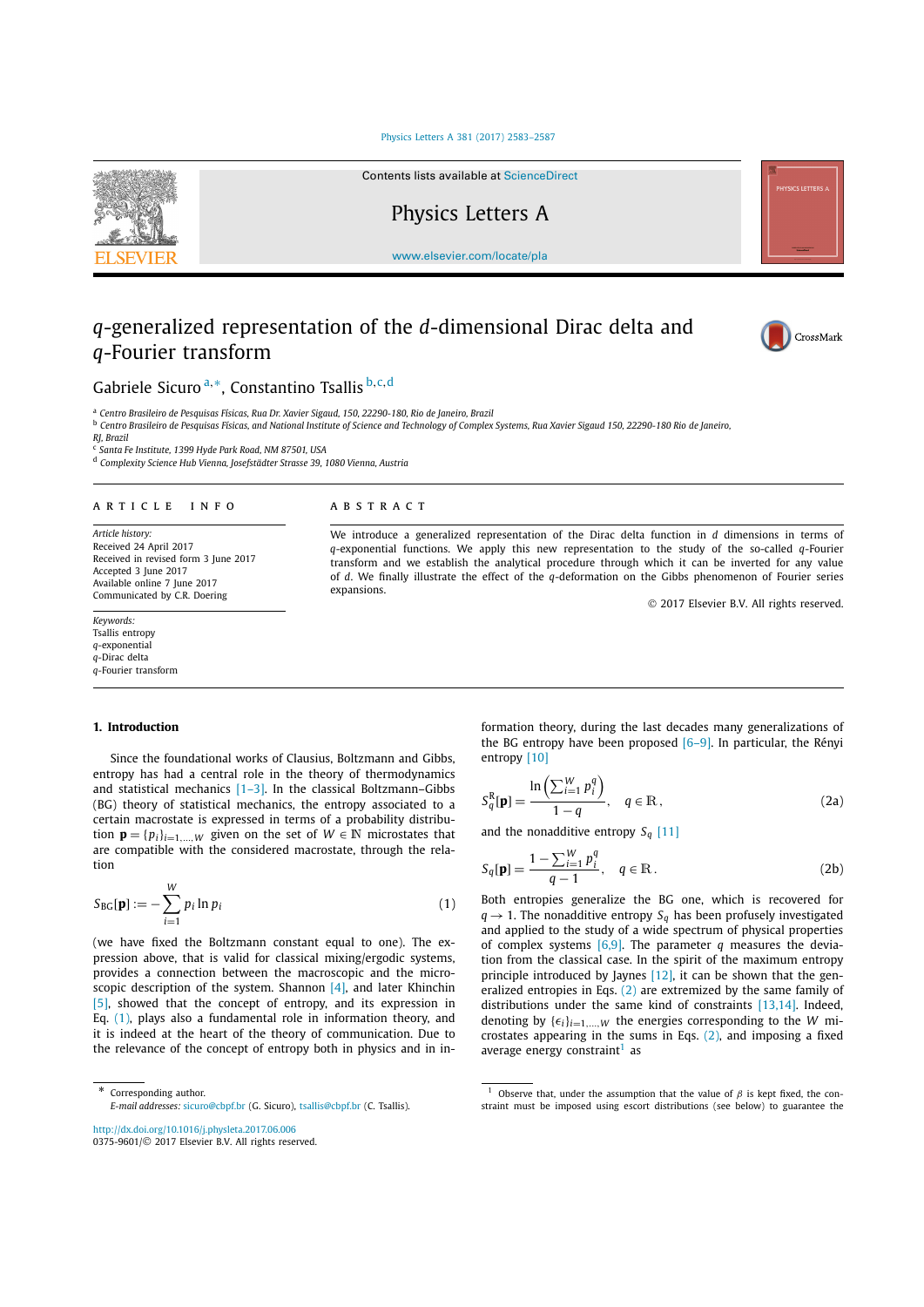$$
\frac{\sum_{i=1}^{W} p_i^q \epsilon_i}{\sum_{i=1}^{W} p_i^q} = \langle \epsilon \rangle_q,
$$
\n(3)

the maximizing distribution of the entropies in Eqs.  $(2)$  is

$$
p_i(\epsilon_i) = \frac{1}{Z} \exp_q \left[ -\beta \left( \epsilon_i - \langle \epsilon \rangle_q \right) \right],\tag{4}
$$

where *Z* is a proper normalization factor,  $\beta > 0$  is a Lagrange multiplier and, for  $q \in \mathbb{R}$ ,

$$
\exp_q(x) := [1 + (1 - q)x]_+^{\frac{1}{1-q}}, \quad [x]_+ := x\theta(x) \tag{5}
$$

is the so called *q-exponential function*. The *q*-exponential function generalizes the usual exponential, which is recovered in the  $q \rightarrow 1$ limit.

Probability distributions, as well as other physical quantities, having a *q*-exponential shape are found in the analysis of data obtained in high-energy experiments [15], finance [16], dusty plasmas [17], and theoretical investigations on optical lattices [18,19], low-dimensional dissipative maps [20–22], diffusion processes in superconductors [23], among many others. The ubiquity of distributions with power-law tails in the form of Eq. (4) has suggested the existence of a *q*-generalized Central Limit Theorem (CLT) for some classes of correlated random variables, in analogy with the connection between Maxwell distribution in BG statistical mechanics and the usual CLT for uncorrelated (or weakly correlated) random variables. This possibility has been investigated, for example, by the authors of Ref. [24] and led, as by-product, to a generalization of many standard mathematical concepts [25], on the basis of a new deformed algebra previously introduced by Borges [26]. In particular, a possible generalization of the usual Fourier transform, called *q-Fourier transform* (*q*-FT) was proposed in Ref. [24]. The new integral transform was defined in formal analogy with the usual Fourier transform and expressed in terms of the analytic prolongation of the deformed exponential function given in Eq. (5). Hilhorst [27] observed however that the *q*-FT as defined in Ref. [24] cannot be inverted. For this reason, a modified definition of *q*-FT, that is invertible, has been proposed in Ref. [28].

Inspired by the results discussed above, in the present paper we analyze a generalization of the *q*-FT, in the form adopted in Ref. [28], to the *d*-dimensional case. The invertibility of this expression is proven using a new representation of the Dirac delta function in *d* dimensions, based again on *q*-exponentials. We will finally give some numerical examples, discussing a series representation of the inverse *q*-FT and comparing it with the classical Fourier series.

#### **2. Preliminaries: the** *q***-exponential**

In the present paper we will use the *q-exponential function* defined as

$$
e_q^z: \mathbb{C} \to \mathbb{C}, \quad e_q^z := [1 + (1 - q)z]^{\frac{1}{1 - q}}, \quad q \in \mathbb{R}.
$$
 (6)

The previous definition is not, strictly speaking, the usual one adopted in the literature, given in Eq. (5), but instead its analytic continuation to the complex plane. Indeed, the *q*-exponential in Eq.  $(5)$  is a real function of a real variable, and a cutoff appears in Eq. (5) that is absent in Eq. (6). If  $z \in \mathbb{R}$ , the two definitions coincide for  $z \le z_q$  if  $q \ge 1$ , where

$$
z_q = \frac{1}{q-1}.\tag{7}
$$



**Fig. 1.** Plot of the modulus  $|e_q^z|$  of the *q*-exponential function in Eq. (6) for *q* =  $7/5$  on the complex plane respect to the variable  $z = x + iy$ . In color, the complex argument. Observe the presence of the pole at  $z_q = 5/z$ . The branch cut in the complex plane corresponds to the half real line  $[5/2, +\infty)$ .

In the following, we will consider  $q > 1$  only. For  $q > 1$  the analytic properties of the *q*-exponential are analogous to the ones of the function  $f(z) = z^{-a}$ ,  $a > 0$ , on the complex plane. In particular, the *q*-exponential has a pole for  $z = z_q$ . We choose as branch cut the half line  $[z_q, +\infty)$  along the positive real axis, see Fig. 1. If  $z_q \in \mathbb{Q}^+$ , we can construct a Riemann surface for the *q*-exponential with a finite number of branches. If otherwise  $z_q \in \mathbb{R}^+ \setminus \mathbb{Q}$ , the number of branches is infinite. Analyticity is recovered for  $z_q \rightarrow$  $+\infty$ , i.e., for  $q \rightarrow 1$ , when

$$
\lim_{q \to 1^{\pm}} e_q^z = e^z. \tag{8}
$$

The *q*-exponential function is therefore a deformation of the usual exponential. Many properties of the usual exponential are, however, lost for  $q \neq 1$ . For example, for  $q \neq 1$  and  $z, w \in \mathbb{C}$ ,

$$
e_q^{z+w} \neq e_q^z e_q^w \text{ and } e_q^z \neq e_q^{z+2\pi i}.
$$
 (9)

The *q*-exponential function in Eq. (6) can be also written, for  $q > 1$ and  $\Re(z) < z_q$ , as a linear superposition of exponentials, in the form [29]

$$
e_q^z = \int_0^{+\infty} \gamma (z_q; t) e^{tz} dt, \quad \Re(z) < z_q,
$$
  

$$
\gamma(\eta; t) := \frac{\eta^{\eta} t^{\eta - 1}}{\Gamma(\eta)} e^{-\eta t}, \quad \eta > 0.
$$
 (10)

Observe that, as expected,

$$
\lim_{q \to 1^+} \gamma\left(z_q; t\right) = \delta(t - 1). \tag{11}
$$

Eq. (10) has been extensively discussed by Beck [30] in the context of superstatistics. Eq. (10) implies that, given  $x \in \mathbb{R}$  and  $q > 1$ ,

$$
e_q^{ix} = \int\limits_0^{+\infty} \gamma(z_q; t) e^{itx} dt.
$$
 (12)

The function  $e_q^{ikx}$ , with  $x \in \mathbb{R}$  and  $k \in \mathbb{R}$ , is sometimes called *q*-plane wave of momentum *k* [25]. Its real part and imaginary part are a deformation of the cosine function and the sine function respectively. In particular, denoting by

$$
\omega_n(q) := \prod_{k=0}^n \left[ k(q-1) + 1 \right] \xrightarrow{q \to 1} 1,\tag{13a}
$$

invariance of the maximizing distribution under energy shifts. See also Refs. [13,14] for additional details.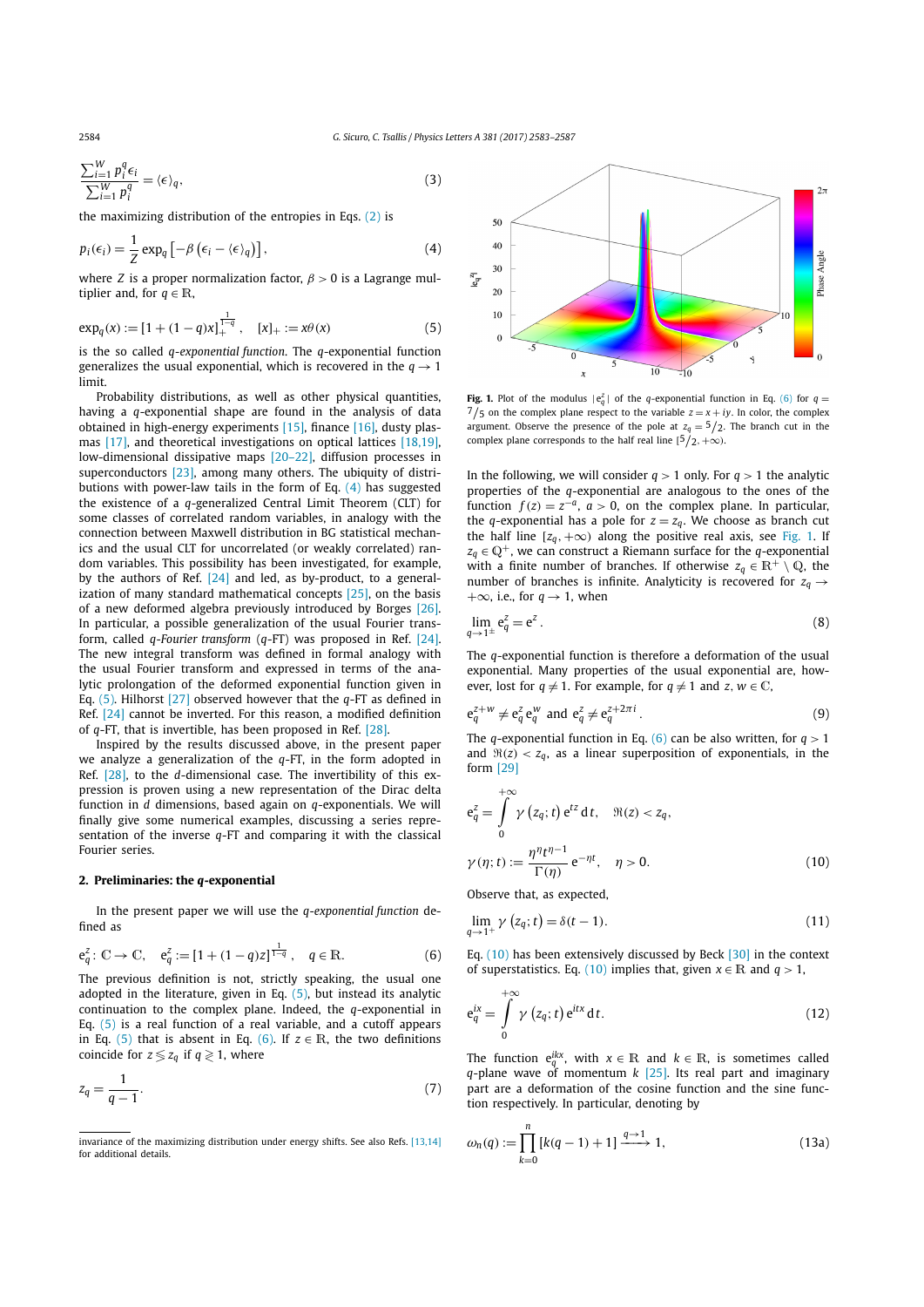

**Fig. 2.** Real and imaginary part of the *q*-plane wave  $e_q^{ix}$  for  $q = 1 + \frac{1}{10}$ .

Borges [26] introduced the generalized *q*-cosine and *q*-sine functions (see Fig. 2) as

$$
e_q^{\pm ix} = 1 + \sum_{n=1}^{\infty} \omega_{n-1}(q) \frac{(\pm ix)^n}{n!} \equiv \cos_q x \pm i \sin_q x,
$$
 (13b)

where

$$
\cos_q x := 1 + \sum_{n=1}^{\infty} \omega_{2n-1}(q) \frac{(-1)^n x^{2n}}{(2n)!},
$$
\n(13c)

$$
\sin_q x := \sum_{n=0}^{\infty} \omega_{2n}(q) \frac{(-1)^n x^{2n+1}}{(2n+1)!}.
$$
\n(13d)

### **3. A representation of the Dirac delta function**

In Ref. [25] a representation of the Dirac delta function on the real line in terms of *q*-exponentials has been proposed. The proof of this new representation has been obtained by different authors [31–33] using different approaches. In the following, we will generalize these results, showing that an integral representation for the Dirac delta function on R*<sup>d</sup>* can be obtained using again *q*-exponentials. Let us introduce the following distribution

$$
\delta_q^{(d)}(\mathbf{x}) := \frac{1}{c(q,d)} \int_{\mathbb{R}^d} e_q^{i\mathbf{k} \cdot \mathbf{x}} d^d k, \quad q \in \left(1, 1 + \frac{1}{d}\right). \tag{14}
$$

In the previous expression,  $c(q, d)$  is a numerical prefactor depending on *q* and *d* that we will suitably fix later on. We will show now that the function  $\delta_q^{(d)}(\mathbf{x})$  behaves like a Dirac delta function in *d* dimensions. Indeed, given a test function  $\varphi(\mathbf{x})$  that is infinitely differentiable and rapidly decreasing at infinity, we have that

$$
\int_{\mathbb{R}^d} \varphi(\mathbf{x}) \delta_q^{(d)}(\mathbf{x}) d^d x = \frac{1}{c(q,d)} \int_{\mathbb{R}^d} \left[ \int_{\mathbb{R}^d} \varphi(\mathbf{x}) e_q^{i\mathbf{k} \cdot \mathbf{x}} d^d x \right] d^d k. \tag{15}
$$

Using Eq. (12) we can write

$$
\int_{\mathbb{R}^d} \varphi(\mathbf{x}) e_q^{i\mathbf{k} \cdot \mathbf{x}} d^d x = \int_0^{+\infty} \left[ \int_{\mathbb{R}^d} \varphi(\mathbf{x}) e^{i t \mathbf{k} \cdot \mathbf{x}} d^d x \right] \gamma(z_q; t) dt
$$
\n
$$
= \int_0^{+\infty} \hat{\varphi}(t \mathbf{k}) \gamma(z_q; t) dt, \qquad (16)
$$

where

$$
\hat{\varphi}(\mathbf{k}) := \int_{\mathbb{R}^d} \varphi(\mathbf{x}) e^{i\mathbf{k} \cdot \mathbf{x}} d^d x \tag{17}
$$

is the Fourier transform of  $\varphi$ . Using the fact that  $\int_{\mathbb{R}^d} \hat{\varphi}(\mathbf{k}) d^d k =$  $\varphi$ (0), we finally have

$$
\int_{\mathbb{R}^d} \varphi(\mathbf{x}) \delta_q^{(d)}(\mathbf{x}) d^d x = \left(\frac{2\pi}{q-1}\right)^d \frac{\Gamma(z_q - d)}{c(q, d)\Gamma(z_q)} \varphi(\mathbf{0}),\tag{18}
$$

under the condition

$$
1 < q < 1 + \frac{1}{d} \,. \tag{19}
$$

If we impose now

$$
c(q,d) := \left(\frac{2\pi}{q-1}\right)^d \frac{\Gamma\left(z_q - d\right)}{\Gamma\left(z_q\right)}, \quad z_q := \frac{1}{q-1},\tag{20}
$$

we obtain the result

$$
\int_{\mathbb{R}^d} \varphi(\mathbf{x}) \delta_q^{(d)}(\mathbf{x}) d^d x = \varphi(\mathbf{0}), \quad 1 < q < 1 + \frac{1}{d}, \tag{21}
$$

i.e., the function  $\delta_q^{(d)}$  acts as a Dirac distribution function on  $\mathbb{R}^d$ . Observe that, as expected,

$$
\lim_{q \to 1^+} c(q, d) = (2\pi)^d \Rightarrow \lim_{q \to 1^+} \delta_q^{(d)}(\mathbf{x}) = \delta^{(d)}(\mathbf{x}).
$$
\n(22)

The results above recover the  $d = 1$  case analyzed in Refs. [25, 31–33] as particular case.

## **4. The** *q***-Fourier transform in** *d* **dimensions, and its inversion**

The interest of the authors of Ref. [25] in the function  $\delta_q^{(1)}(x)$ was motivated by the problem of the inversion of the so called *q-Fourier transform* (*q*-FT). The *q*-FT of a real, nonnegative integrable function  $f(x)$  is given by [24]

$$
\hat{f}_q(k) := \int_{-\infty}^{+\infty} f(x) \odot_q e_q^{ikx} dx
$$
  
= 
$$
\int_{-\infty}^{+\infty} f(x) e_q^{ikx[f(x)]^{q-1}} dx, \quad 1 < q < 2.
$$
 (23)

In the previous expression, we have introduced the binary operation  $\odot_q$  between two complex numbers *z*,  $w \in \mathbb{C}$ , defined as

$$
z \odot_q w := \left(z^{1-q} + w^{1-q} - 1\right)^{\frac{1}{1-q}}, \quad q > 1. \tag{24}
$$

Observe that the operation above is a generalization of the usual product, being

$$
z \odot_q w \xrightarrow{q \to 1^+} zw. \tag{25}
$$

The operation  $\odot_q$  is abelian,  $z \odot_q w = w \odot_q z$ , and such that  $z \odot_q 1 = z$  and  $\lim_{w\to 0} z \odot_q w = 0 \ \forall z \neq 0$ . Moreover, the operation introduced in Eq. (24) generalizes the so-called *q-product* between two real positive quantities, as defined in Ref. [26], namely

$$
x \otimes_q y := \left[ x^{1-q} + y^{1-q} - 1 \right]_+^{\frac{1}{1-q}}, \quad x, y > 0. \tag{26}
$$

Eq. (26) coincides with Eq. (24) for *z*,  $w \in \mathbb{R}^+$  and  $z^{1-q} + w^{1-q} \ge 1$ . The *q*-FT defined in Eq. (23) recovers therefore the usual Fourier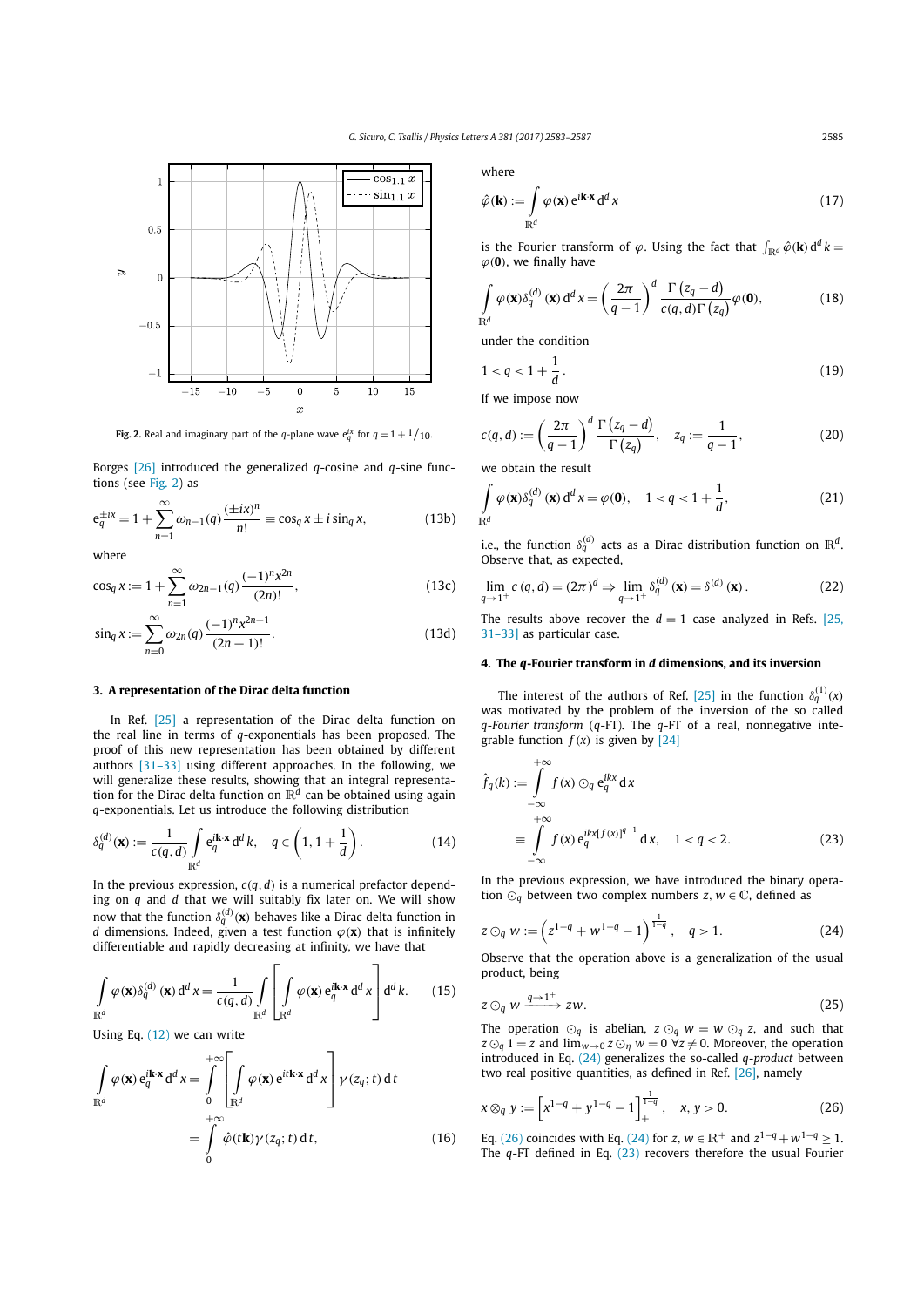transform for  $q \rightarrow 1^+$ . However, the expression in Eq. (23) requires some further discussion. Indeed, as first noted by Hilhorst [27], the introduced integral transform cannot be, in general, inverted. This observation affects possible applications of Eq. (23), and, for this reason, an extended definition of *q*-FT has been introduced in Ref. [28], namely

$$
\hat{f}_q(k; kx) := \int_{-\infty}^{\infty} f(y) \odot_q e_q^{ik(y-x)} d y
$$
\n
$$
\equiv \int_{-\infty}^{-\infty} f(y) e_q^{ik(y-x)[f(y)]^{q-1}} dy \xrightarrow{q \to 1^+} e^{-ikx} \hat{f}(k). \quad (27)
$$

The introduction of the shift variable *x* allows us to invert the integral transform for  $1 < q < 2$ . Observe that the variable *x* appears in the product *kx* only: we have stressed this fact in our notation. It can be proved that [28]

$$
f(x) = \left[\frac{2-q}{2\pi} \int_{-\infty}^{+\infty} \hat{f}_q(k; kx) \, dk\right]^{\frac{1}{2-q}}, \quad q \in (1, 2). \tag{28}
$$

The proof of Eq. (28) strongly relies on the properties of the function  $\delta_q^{(1)}(x)$  discussed above. Moreover, the standard formula for the inversion of the Fourier transform is obtained for  $q \rightarrow 1^+$ .

We present here a derivation of the result in Eq. (28) in a more general setting, namely considering a generalization of Eq. (27) to *d* dimensions. Given a nonnegative function  $f: \mathbb{R}^d \to \mathbb{R}^+$ , we define its *q*-FT in *d* dimensions as

$$
\hat{f}_q(\mathbf{k}; \mathbf{k} \cdot \mathbf{x}) := \int_{\mathbb{R}^d} f(\mathbf{y}) \odot_q e_q^{\mathbf{i} \mathbf{k} \cdot (\mathbf{y} - \mathbf{x})} d^d y
$$
\n
$$
\equiv \int_{\mathbb{R}^d} f(\mathbf{y}) e_q^{\mathbf{i} \mathbf{k} \cdot (\mathbf{y} - \mathbf{x}) \lfloor f(\mathbf{y}) \rfloor^{q-1}} d^d y,
$$
\n
$$
\text{for } q \in \left(1, 1 + \frac{1}{d}\right). \tag{29}
$$

The previous expression straightforwardly generalizes Eq. (27), apart from the nontrivial constraint  $q \in \left(1, 1 + \frac{1}{d}\right)$ , which guarantees invertibility. The inversion of the integral transform in Eq. (29) can be obtained using the function  $\delta_q^{(d)}$  discussed in the previous section. Indeed, assuming that  $q \in \left(1, 1 + \frac{1}{d}\right)$ ,

$$
\int_{\mathbb{R}^d} \hat{f}_q(\mathbf{k}; \mathbf{k} \cdot \mathbf{x}) d^d k
$$
\n
$$
= \int_{\mathbb{R}^d} f(\mathbf{y}) \left[ \int_{\mathbb{R}^d} e_q^{i\mathbf{k} \cdot (\mathbf{y} - \mathbf{x}) [f(\mathbf{y})]^{q-1}} d^d k \right] d^d y
$$
\n
$$
= c(q, d) \int_{\mathbb{R}^d} f(\mathbf{y}) \delta_q^{(d)} ((\mathbf{y} - \mathbf{x}) [f(\mathbf{y})]^{q-1}) d^d y
$$
\n
$$
= c(q, d) \int_{\mathbb{R}^d} [f(\mathbf{y})]^{1-d(q-1)} \delta^{(d)} (\mathbf{y} - \mathbf{x}) d^d y
$$
\n
$$
= c(q, d) [f(\mathbf{x})]^{1-d(q-1)} .
$$
\n(30)

In the last step we have supposed that **x** belongs to the interior of the support of *f* (otherwise an additional factor will appear, due to the fact that the Dirac delta function is evaluated on a boundary point [28]). It follows that

$$
f(\mathbf{x}) = \left[\frac{1}{c(q,d)} \int_{\mathbb{R}^d} \hat{f}_q(\mathbf{k}; \mathbf{k} \cdot \mathbf{x}) d^d k \right]^{\frac{1}{1-d(q-1)}}.
$$
 (31)

Eq.  $(31)$  generalizes the result in Eq.  $(28)$ , which is indeed recovered for  $d = 1$ . Moreover, the standard relation between  $f$  and its Fourier transform is obtained for  $q \rightarrow 1^+$ .

### **5. On series expansion and** *q***-FT**

Let us now consider a positive real function  $f: [-T/2, T/2] \rightarrow$  $\mathbb{R}^+$  that is square integrable on its domain. It is well known that *f* can be represented in terms of a Fourier series, that in the notation introduced in Eq. (29) reads

$$
f(x) = \frac{1}{T} \sum_{n = -\infty}^{+\infty} \hat{f}_1\left(\frac{2\pi n}{T}; \frac{2\pi n}{T}x\right)
$$
  
= 
$$
\frac{1}{T} \sum_{n = -\infty}^{+\infty} e^{-\frac{2\pi n}{T}x} \hat{f}\left(\frac{2\pi n}{T}\right).
$$
 (32)

In the  $T \rightarrow \infty$  limit we formally recover the expression of the Fourier transform and its inverse.

It is tempting to generalize the previous standard result deforming the circular functions according to Eqs. (13). However, it is easily verified that the orthogonality condition among the *q*-deformed functions in Eq. (13) is not satisfied, and therefore the quantities in Eqs. (13) cannot be considered a basis in a Hilbert space. Despite this important fact, for  $q \in (1, 2)$ , we have that, for a given positive function *f* on the real line,

$$
f^{(q)}(x) := \left[\frac{2-q}{T} \sum_{n=-\infty}^{+\infty} \hat{f}_q\left(\frac{2\pi n}{T}; \frac{2\pi n}{T}x\right)\right]^{\frac{1}{2-q}}
$$

$$
\xrightarrow{T \to \infty} \left[\frac{2-q}{2\pi} \int_{-\infty}^{+\infty} \hat{f}_q(k; kx) dk\right]^{\frac{1}{2-q}} = f(x).
$$
(33)

If we consider therefore a function *f* with compact support in  $[-T/2, T/2]$ , it is expected that, although  $f^{(q)} \neq f$  for  $q \neq 1$ , the sum

$$
S_N^{(q)}[f](x) := \left[\frac{2-q}{T} \sum_{n=-N}^N \hat{f}_q\left(\frac{2\pi n}{T}; \frac{2\pi n}{T}x\right)\right]^{\frac{1}{2-q}},\tag{34}
$$

provides a good approximation of *f* for  $N \gg 1$  and, if  $q \neq 1$ , for *T*  $\gg$  1. In particular, we expect that for *q*  $\approx$  1, the condition *T*  $\gg$  1 can be relaxed and the expression  $S_N^{\left(q\right)}[f]$  still provides a good approximation of *f* for  $N \gg 1$ , despite the fact that no specific periodicity can be associated to a *q*-plane wave for  $q \neq 1$ .

To numerically illustrate this fact, let us consider, for example,  $q = 1 + \frac{1}{10}$ , and two different distribution densities. Let us first start with a smooth distribution, namely a Gaussian distribution

$$
p(x) = \frac{e^{-x^2}}{\sqrt{\pi}},\tag{35}
$$

and let us apply Eq. (34) to it on the interval [−2*,* 2]. In Fig. 3a we show that both  $S_{50}^{(1)}[p]$  and  $S_{50}^{(1.1)}[p]$  approximate very well the function *p* on the considered domain.

Let us now consider the uniform distribution

$$
p(x) = 2\frac{\theta\left(\frac{T}{4} - x\right)\theta\left(x + \frac{T}{4}\right)}{T}
$$
\n(36)

+∞